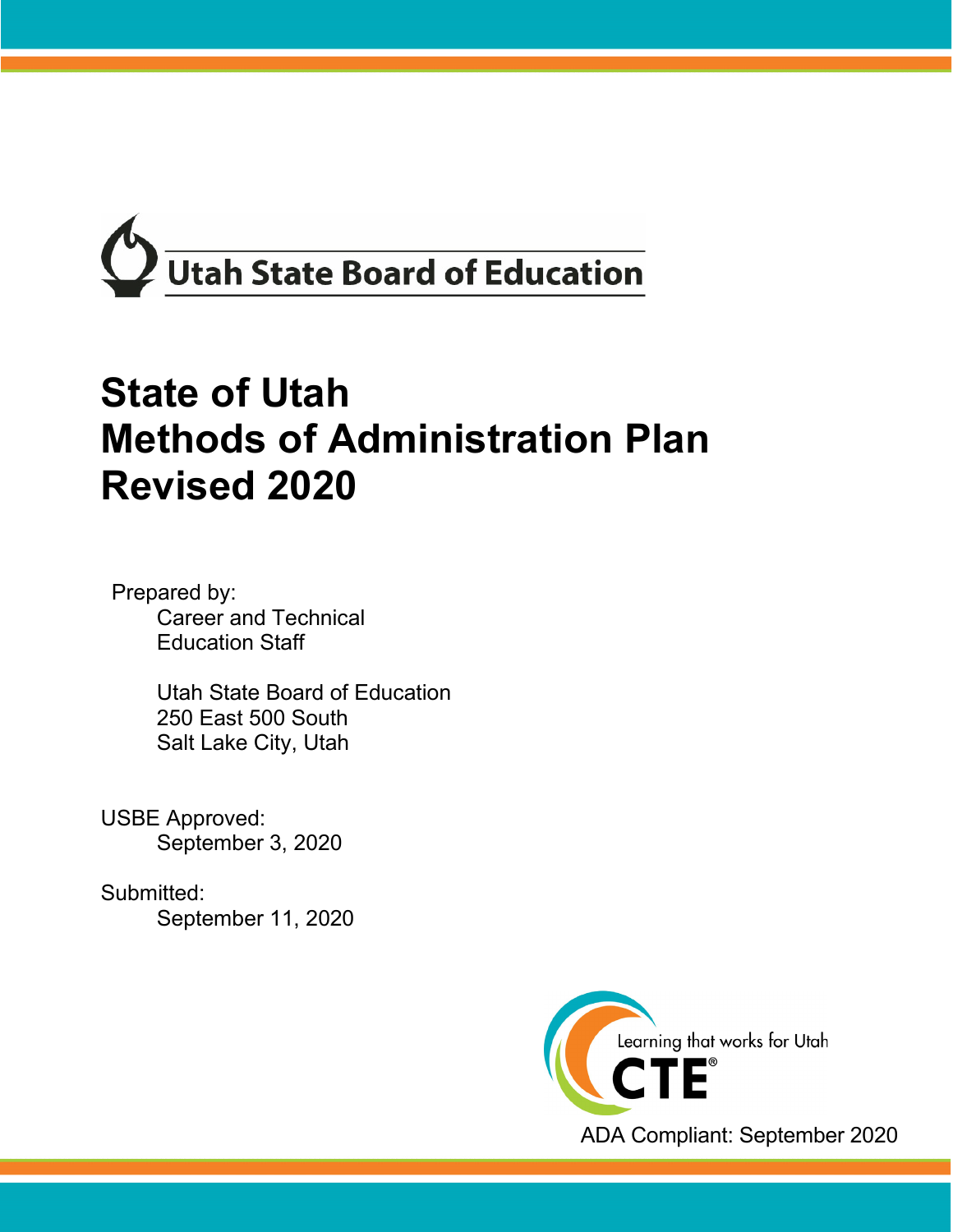# **I. Introductory Information**

On February 6, 2020, a Memorandum of Procedures (MOP) was jointly issued by the United States Department of Education Office of Career, Technical, and Adult Education (OCTAE) and Office for Civil Rights (OCR) to continue longstanding commitments to ensure equal access in Career and Technical Education (CTE) programs, encouraging states to harmonize civil rights activities under the Methods of Administration (MOA) and the Strengthening Career and Technical Education for the 21<sup>st</sup> Century Act (Perkins V).

Under the 2020 MOP, state agencies are permitted to align civil rights work under both the MOA and the Perkins programs to ensure equal access and success for all students in CTE programs. We believe that by aligning both MOA and Perkins V activities, we will create a stronger program and be more effective overall. In addition, we will improve the civil rights technical assistance provided to CTE subrecipients in facilitating Voluntary Compliance Plans (VCPs).

This MOA State Plan outlines the longstanding commitment and ongoing effort of OCR and OCTAE to ensure that all students in the State of Utah, regardless of race, color, national origin, sex, or disability, have equal access and opportunities to succeed in CTE programs and learn necessary skills that can lead to gainful and meaningful employment.

The applicable laws and regulations that apply to the MOA program include:

- Title VI of the Civil Rights Act of 1964 and its implementing regulations at 34 C.F.R. Part 100, which prohibit discrimination on the basis of race, color, and national origin;
- Title IX of the Education Amendments of 1972 and its implementing regulations at 34 C.F.R. Part 106, which prohibit discrimination on the basis of sex; and
- Section 504 of the Rehabilitation Act of 1973 and its implementing regulations at 34 C.F.R. Part 104, which prohibit discrimination on the basis of disability.

This MOA Plan outlines how Utah will fulfill the following four required responsibilities under the 1979 MOA Guidelines to prevent, identify, and remedy race, color, national origin, sex, and disability discrimination in subrecipient's CTE programs by:

- 1. Collecting and analyzing civil rights data and information.
- 2. Conducting periodic compliance reviews of select subrecipients.
- 3. Providing technical assistance to subrecipients on request.
- 4. Periodically reporting activities and findings to OCR.

The following is a description of the process by which the MOA plan was developed.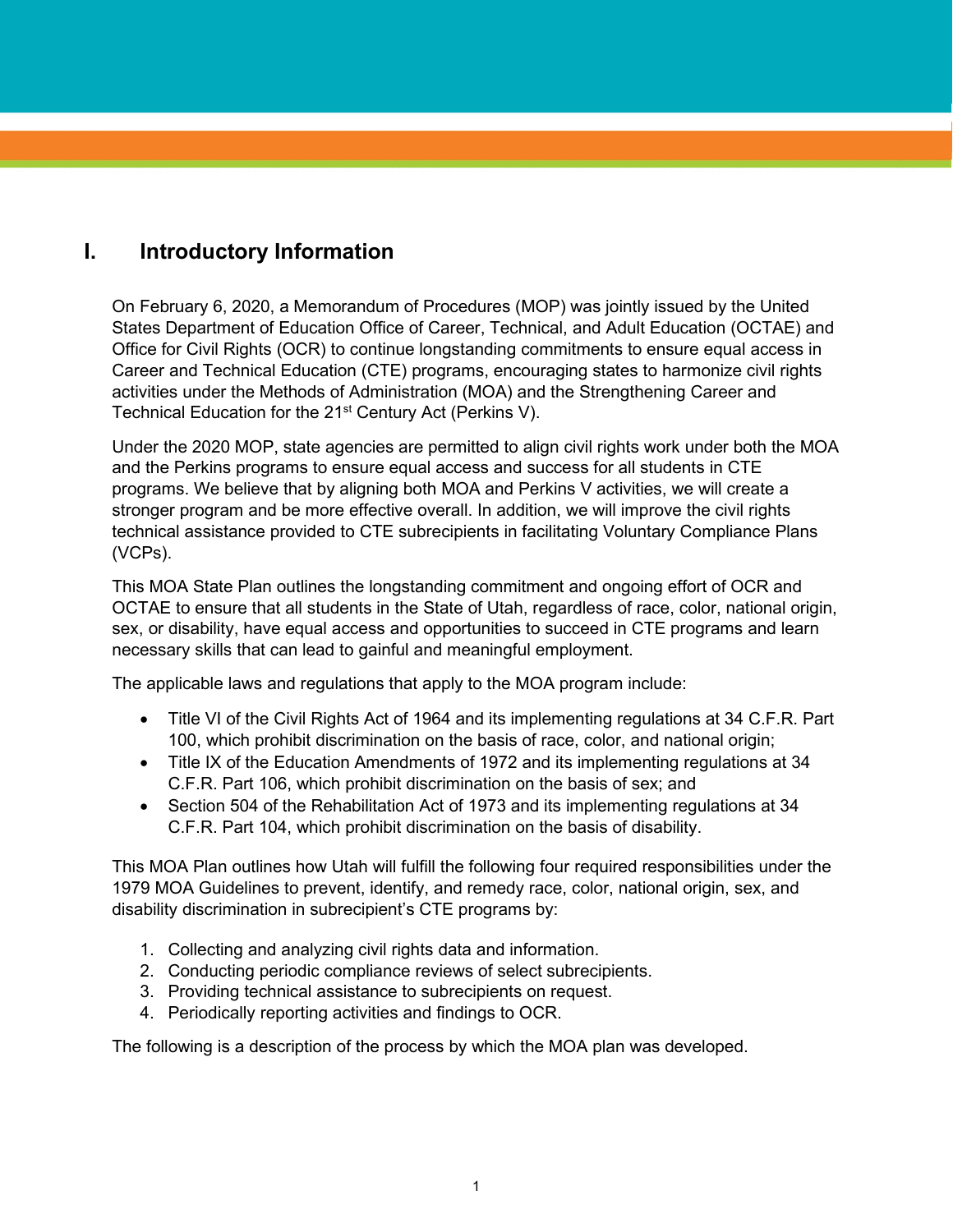## **A. Which State agency was the lead agency for developing this MOA plan?**

The Utah State Board of Education (USBE) is designated as the eligible agency for the Strengthening Career and Technical Education for the 21<sup>st</sup> Century Act (Perkins V). USBE Career and Technical Education (CTE) section was assigned the responsibility for development of the Methods of Administration (MOA) Plan and is responsible for the plan administration. Staff from CTE, Special Education, Equity, and Student Support Services, including the MOA Coordinator, Perkins Coordinator, Data Steward, and State CTE Director, collaborated on the development of the plan. Plan development began after the 2020 MOA conference in order to ensure the Offices for Civil Rights and Career and Technical, Adult Education's most up-to-date information was used.

#### **B. Which State agencies, other than the lead agency, participated in the development of this MOA plan?**

The state education agency was involved in the development of the MOA Plan as well as the Utah System of Higher Education (USHE).

### **C. Which advisory groups or stakeholders were involved and to what extent?**

LEA and postsecondary CTE Directors reviewed the MOA plan and provided feedback. Partners at the Utah System of Higher Education (USHE) also reviewed the plan and provided feedback. In addition, the MOA Coordinators Association (MOACA) provided guidance in development of the plan.

#### **II. Plan for Performing Oversight Responsibilities**

**The Utah State Board of Education's (USBE) plans for fulfilling its obligations under**  *Section II (B)* **of the** *Guidelines* **to ensure that its subrecipients are complying with the civil rights laws, i.e.** *a compliance program to prevent, identify and remedy discrimination on the basis of race, color, national origin, sex or handicap by it subrecipients***, are as follows.**

#### **A. Section II (B) 1 of the Guidelines**

**To address** *Section II (B) 1 of the Guidelines: Collecting and analyzing civil rights related data and information that subrecipients compile for their own purposes or that are submitted to State and Federal officials under existing authorities:*

**Describe the State agency's plans for collecting and analyzing civil rights related data and information that subrecipients compile for their own purposes or that are submitted to State and Federal officials under existing authorities.**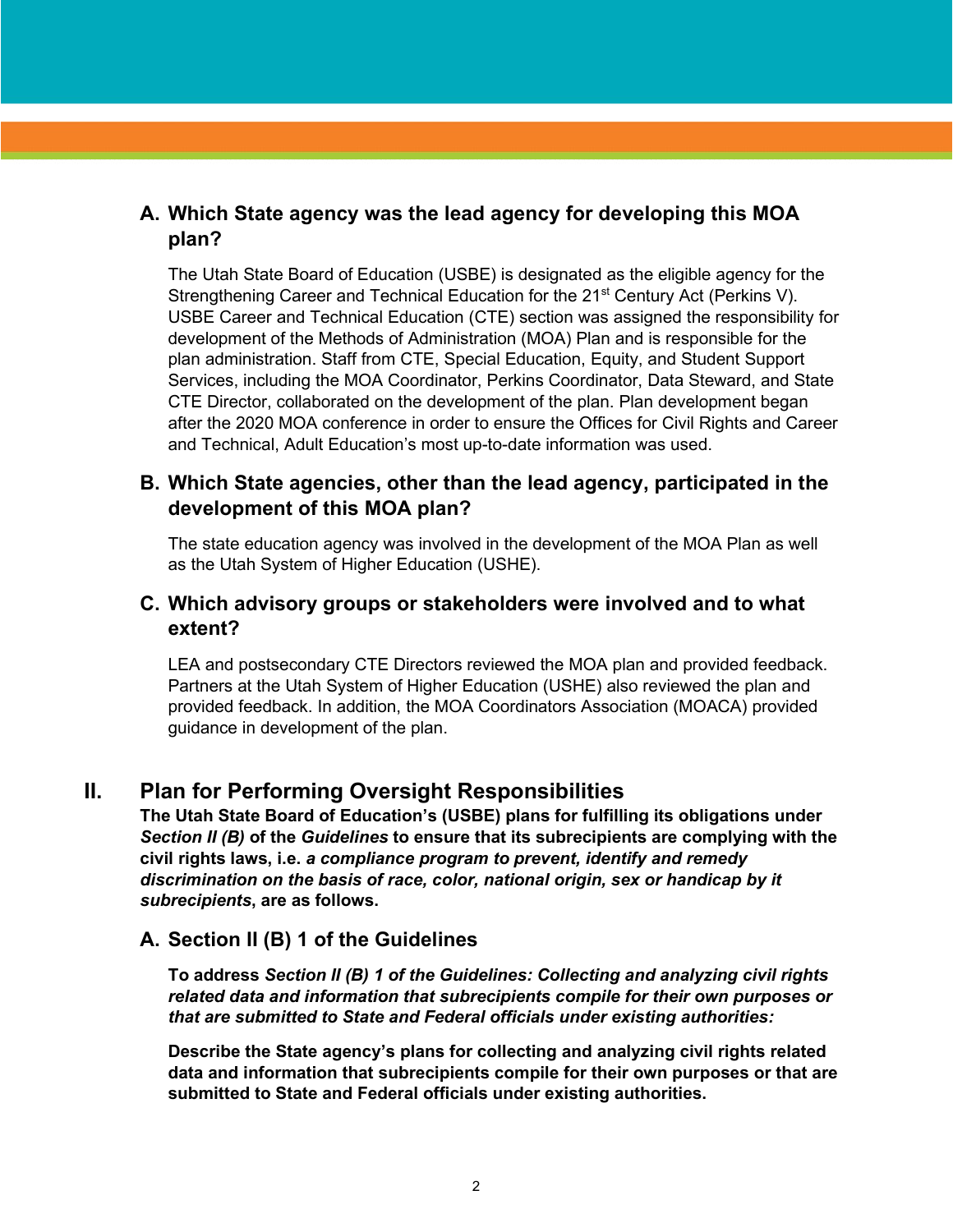**(Recommendation: States should include data collected under Perkins V, Section 113(b)(3)(C) (Accountability – State Report) and Section 134 (Local Application and Comprehensive Needs Assessment), in addition to the data comparing total institutional enrollment to CTE enrollment by race, sex, and disability to perform these oversight responsibilities.)**

Civil rights related data and information will continue to be collected through the state's UTREx/Data Clearinghouse system (for secondary) and Utah System of Higher Education (USHE) data systems – the same systems currently used to collect and report Perkins V data. Additional data and information have been and will continue to be collected in the Perkins V Comprehensive Local Needs Assessment which is submitted in USBE's grants management system. Utah will continually evaluate additional data elements as needed.

Data from postsecondary institutions is submitted to the USBE Data Steward through Perkins V data submission processes. At the secondary level, UTREx collects teacher and student level data. The USBE CTE Data Steward then develops aggregate state and local level reports. These reports are used by state level staff and subrecipients for continuous improvement efforts and planning. The data includes each special population category including demographic data (race/ethnicity, disability, gender, and EL status).

USBE CTE staff (including the MOA Coordinator, Perkins Coordinator, CTE Data Steward, and Perkins Executive Committee) will be involved in analyzing enrollment and achievement data for protected classes of students. This civil rights-related data will be compared to those same data sets for the subrecipient as a whole to identify those schools with the greatest disparity among student groups, and hence the most potential for civil rights noncompliance. The Perkins V local needs assessment supports the work of subrecipients in analyzing their data to work on continuous improvement even if they are not selected by the SEA for on-site reviews.

#### **B. Periodic Compliance Reviews of Selected Subrecipients**

**Describe the processes and procedures the State will implement to conduct periodic compliance reviews of selected subrecipients.**

**(Guidance: Review those subrecipients with the greatest potential for civil rights noncompliance. Recommendation: This part of the MOA plan should describe the procedures the State agency will follow to comply with the requirements set forth in** *Section II (B)2 of the Guidelines – Conducting periodic compliance reviews of selected subrecipients i.e., an investigation of a subrecipient to determine whether it engages in unlawful discrimination in any aspect of its program; upon finding unlawful discrimination, notifying the subrecipient of steps it must take to attain compliance and attempting to obtain voluntary compliance.)*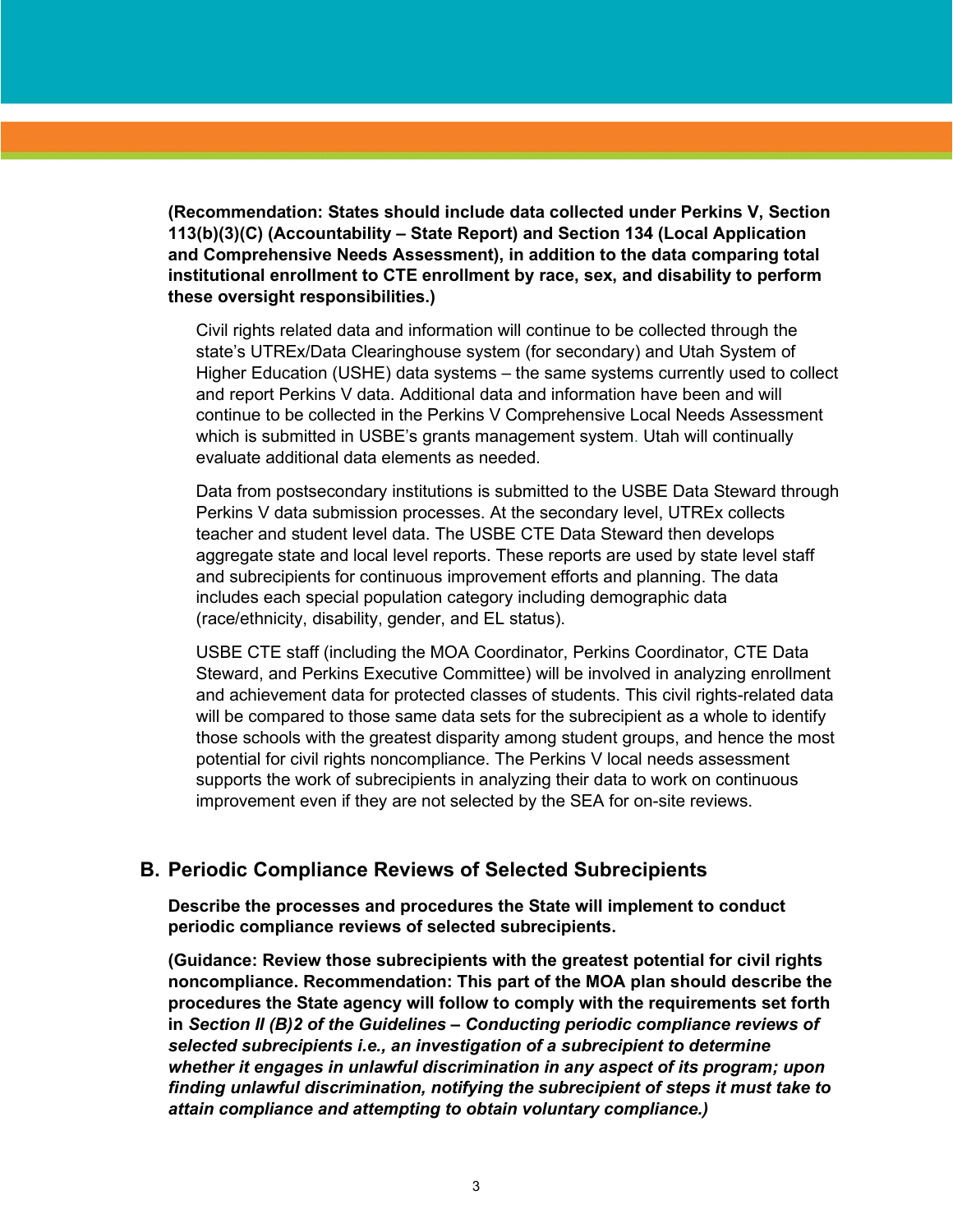Perkins V subrecipients will be included in MOA monitoring and technical assistance. Perkins subrecipients are reviewed annually for grant compliance. USBE will evaluate subrecipient data using a state developed risk tool. Data elements described in Section II B will be used to identify subrecipients that demonstrate the most potential for civil rights noncompliance. Other subrecipients may also be reviewed based on additional factors such as requests for technical assistance and state initiatives designed to address demonstrated noncompliance issues.

Utah plans to phase in the changes to MOA monitoring over the next three years and at that time, we will be fully functional in our plan.

- In SY20-21, notification to all subrecipients will be made. The state risk tool will be developed which will be a combined effort of Perkins and MOA. Annual training will be developed for all subrecipients. In addition, a comprehensive review of all subrecipient websites for appropriate notices of nondiscrimination will be conducted. Technical assistance will be available as requested.
- In SY21-22, desk monitoring processes will begin utilizing sampling and categorical risk measures of the state risk tool. All subrecipients will be required to participate in the annual MOA training. Technical assistance will be available as requested.
- In SY22-23 and moving forward, use of the state risk tool and resulting desk monitoring will continue. Required annual training will be conducted. Onsite monitoring will be used as an additional tool and technical assistance will be available as requested.

Based on results of the state risk tool (data disparity) used annually for each subrecipient, each year a minimum of 4 subrecipients will be reviewed using desk audits for compliance with MOA.

Investigative techniques used may include any or all of the following, depending on the data analysis and the ability to conduct on-site visits to schools.

- o Review of publications and websites
- o Desk audits
- o Online surveys
- o On-site reviews
- o Facilities reviews
- o Interviews

Beginning in year 3, based on the data analysis risk scores, one to two schools/institutions will be reviewed in conjunction with Perkins V periodic compliance reviews each year. The scope of the reviews will include a minimum of three of the following focus areas: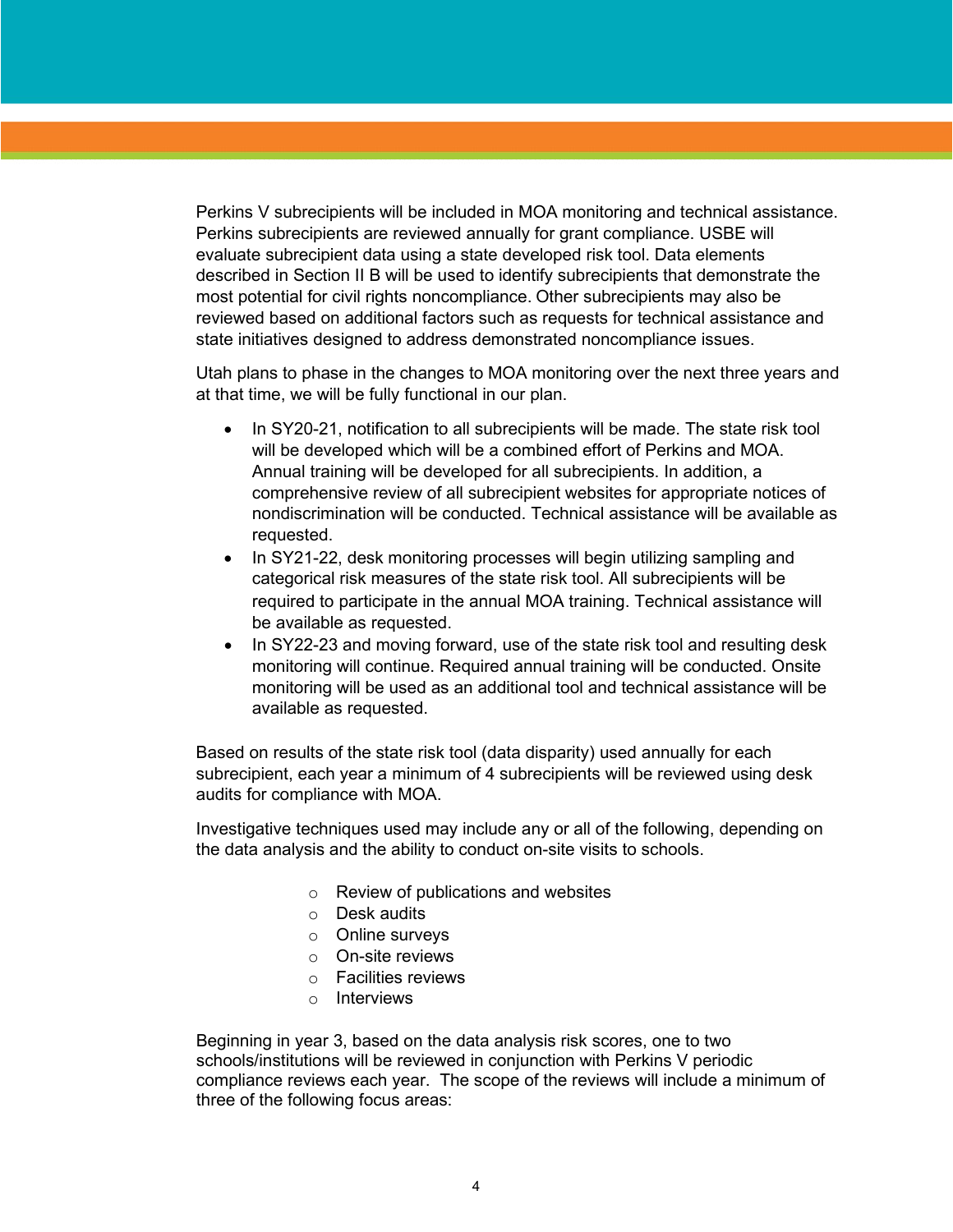- o Administrative requirements
- o Recruitment, admission, and counseling
- o Physical accessibility
- o Comparable facilities
- $\circ$  Services for students with disabilities.

All notifications concerning reviews will be electronic. Subrecipients will be notified about the commencement of a review at least 45 days in advance. Notifications of the conclusion of a review will be sent within 45 days of completion. All reviews will be conducted in collaboration among CTE and USBE Equity, Special Education, and Facilities Operations staff. The techniques used will vary depending on the issue areas being reviewed. The ability to visit subrecipients' locations will also be a factor in determining which techniques will be used in any given year.

#### **C. Unlawful Discrimination Procedures**

**Describe the processes and procedures that will be followed upon finding unlawful discrimination.** 

**(Guidance: This section should include the process for notifying the subrecipient of steps it should take to attain compliance and processes the State agency will follow in attempting to obtain voluntary compliance. In addition, this section should include the process states will use to engage OCR in compliance and enforcement activities.)**

Electronic communications, in the form of letters of findings, will be used to report findings to subrecipients and to negotiate compliance plans. Upon completion of the reviews, no matter their format, letters of findings will be sent to the subrecipients within 45 days and compliance plans will continue to be due back to USBE CTE within 45 days. USBE will monitor subrecipients' progress in resolving the unlawful discrimination issues identified in the reviews.

## **III. Technical Assistance for Subrecipients**

**How does the State plan to conduct outreach to subrecipients, offer technical assistance and provide opportunities for subrecipients to request technical assistance to improve equal access to CTE based on race, color, national origin, sex, or disability? How will the State use Federal (OCR) and other resources to support its technical assistance efforts?**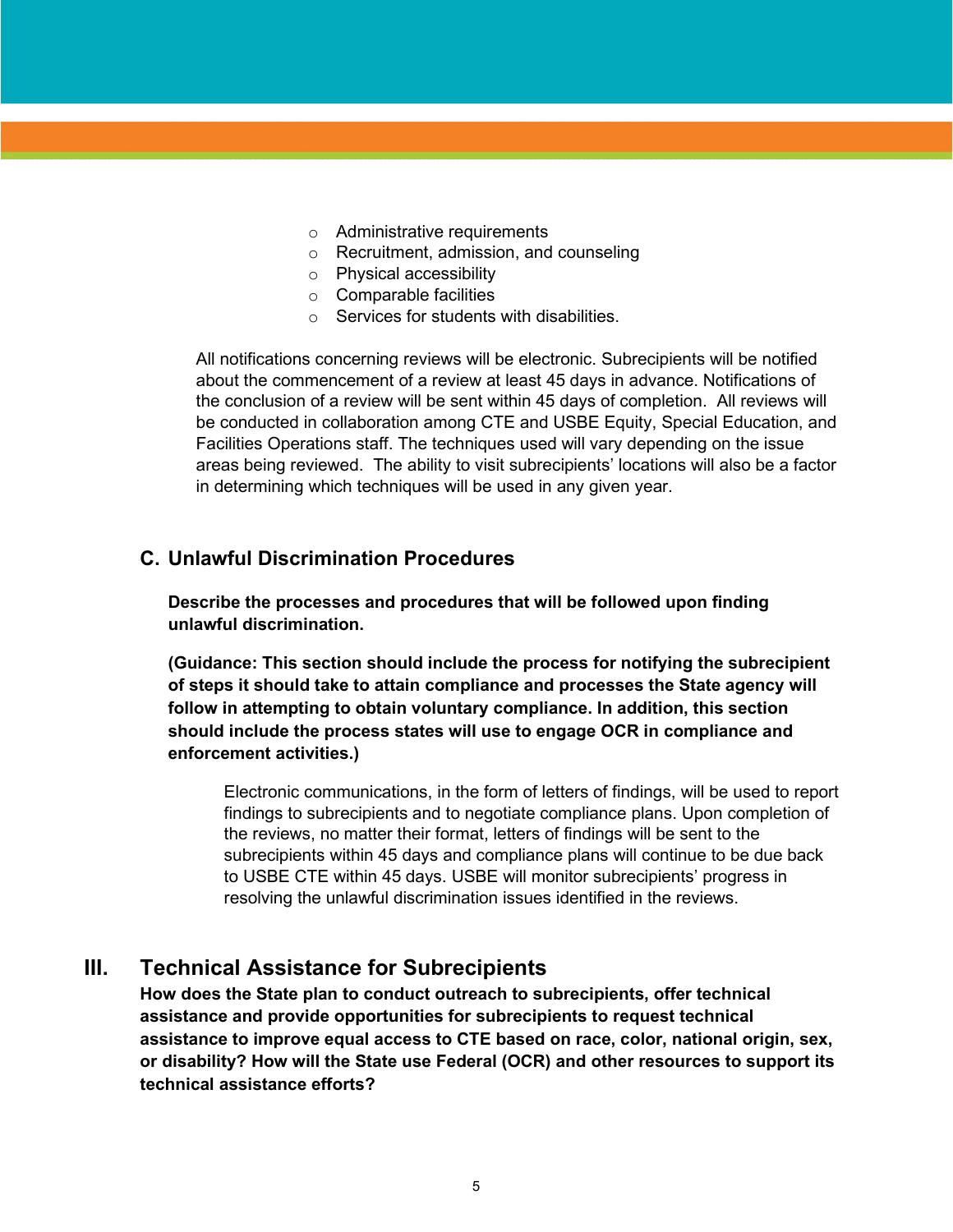**(Recommendation: It is recommended that this part describe the procedures the State agency will follow to comply with the requirements set forth in** *Section II (B) 3 of the Guidelines – Providing technical assistance upon request to subrecipients. This includes assisting subrecipients identify unlawful discrimination and instruction them in remedies for and prevention of such discrimination.***)**

Annually, state-wide email notices will be used to notify all subrecipients offering CTE programs of the availability of technical assistance to improve equal access to CTE based on race, color, national origin, sex, or disability. In addition, assurances in the annual Perkins V applications will be used to verify compliance. Each year, all compliance monitoring reviews conducted by USBE CTE staff will include notices of the availability of technical assistance related to MOA issues. The USBE CTE webpage will include a link to technical assistance resources and the MOA Coordinator's email address will be provided to make it easier to request additional technical assistance.

Types of technical assistance available may include, but are not limited to, correspondence (phone/email) addressing specific subrecipient questions, pro-active emails to address common issues statewide, website information, reference links to OCR site materials, Q & A documents, publications, webinars, and training events related to Equity in CTE. Additionally, required annual training for all subrecipients will be developed and implemented. This training will help to ensure that each subrecipient has the foundational knowledge of their responsibilities and best practices around civil rights.

The MOA Coordinator will be the lead staff member responsible for initiating and coordinating MOA technical assistance and training to subrecipients. The MOA Coordinator will also be involved in review activities. USBE CTE staff members conducting other types of reviews will provide technical assistance concerning MOA activities in consultation with the MOA Coordinator. All technical assistance and training, including Equity Labs, will be conducted in collaboration with other USBE staff in Equity, Federal Programs, Special Education, and Student Support Services. Partners with USHE will also collaborate with USBE to reach the postsecondary subrecipients.

CTE Education Specialists will receive training courses from the MOA Coordinator on spotting civil rights issues while conducting site visits as part of their regularly scheduled duties. When issues are identified, they will provide basic support to the subrecipient or refer the subrecipient to the MOA Coordinator for further technical assistance. There will be a focus on equitable access to Career and Technical Education and Culturally Responsive Practices as an effective instructional strategy in improving equity in the classroom.